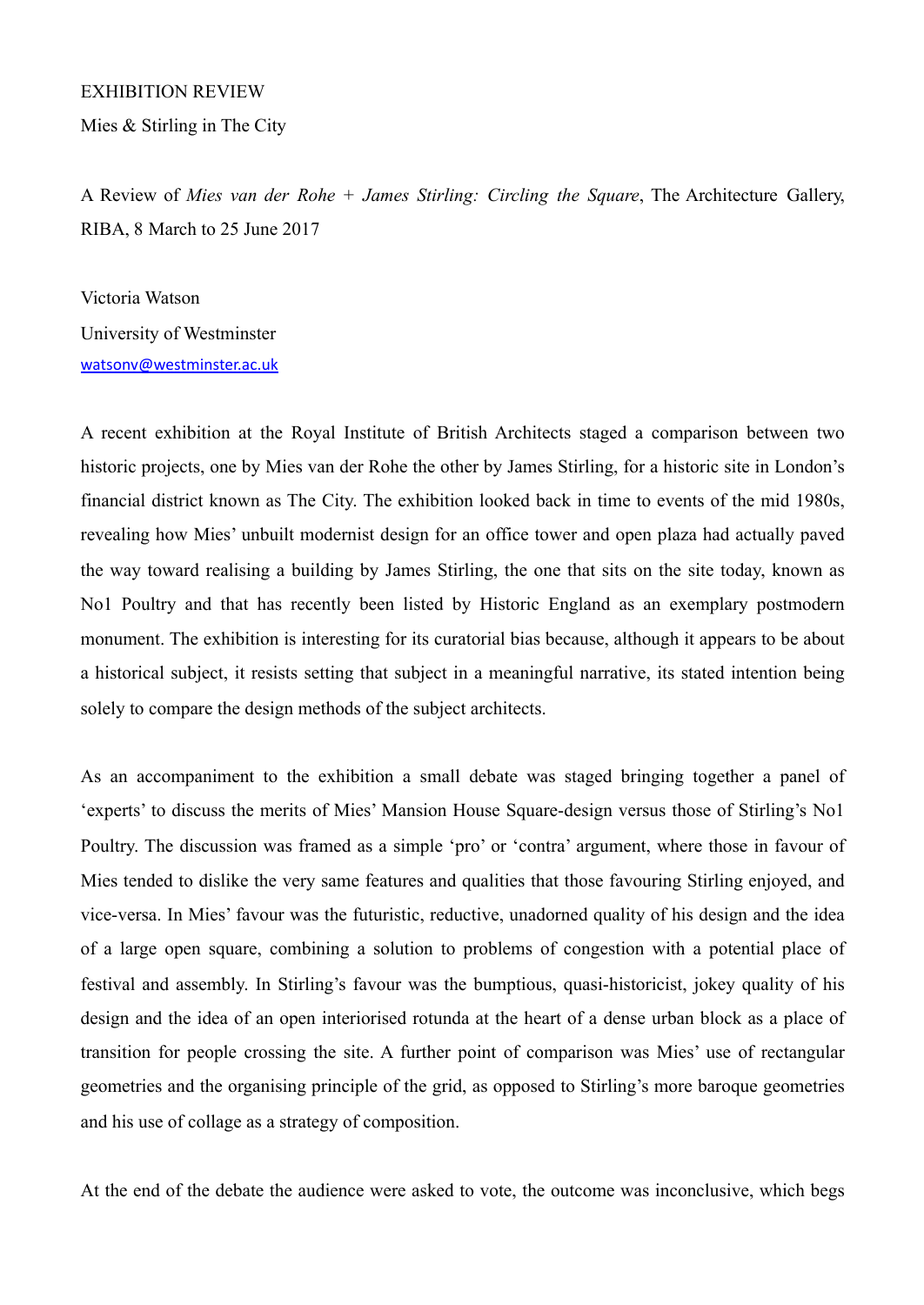the question: given it is impossible to decide in strictly formal terms, then what was it about the circumstances of the past that led to the preference for Stirling's design over Mies'? Anyone expecting the exhibition to supply an answer would have been disappointed. Aside from a few selected letters and press cuttings, the material on show was explicitly for the purpose of formal comparison, including architectural drawings, models, sketches and material samples.

Looking for an answer elsewhere, one reads in Detlef Mertin's recent monograph, *Mies* (2014), how the formal lineage of Mies' unrealised design for the Mansion House Square can be traced back to the Seagram Building in New York (1954-8). Mertins argues that Mies' design of the Seagram Building set the precedent for the architectural type of the combined office tower and open plaza development, which after its construction 'triggered a change in the zoning bylaw' of New York City and indirectly 'encouraged the construction of more public plazas.' Mertins reads Mies' London design as having failed because the urban typology of the office tower and open plaza was 'too controversial in its modernity to be realised in that city.' (Mertins 2014: 423). Mertins' assessment is correct in that the modernity of Mies' design was a contributing factor to its eventual rejection, but that was not the main reason the project failed, the main reason was the quite considerable delay in the procurement process.

It was in the 1960s that Mies, then in the last phase of his career, had been commissioned to propose a Seagram-type development for the site next to the Mansion House, by property developer and art collector Peter Palumbo. At the time the design was granted outline planning permission. In those days it was not necessary to actually own the property rights in order to apply for planning permission for some particular site, and it was understood that full permission could be granted at a later date on the basis of the same outline design. But it took Palumbo about twenty years and it cost him £10 million to acquire the twelve freeholds and 245 leaseholds necessary to acquire the full property rights to develop Mies' design. So it was not until 1982, by which time Mies was dead (he passed away in 1969) that Palumbo was in a position to apply for full planning permission. When he did apply permission was refused. Palumbo appealed against the refusal on the basis he already had outline permission and had acquired the necessary property holdings in good faith. The appeal led to a public inquiry, launched by the British Government in 1984, the proceedings were long and protracted but the outcome was no different and again permission was refused.

Permission was refused because, although the two decades of delay had been necessary for Palumbo to acquire full property rights, the delay also meant that the typology of the office tower and open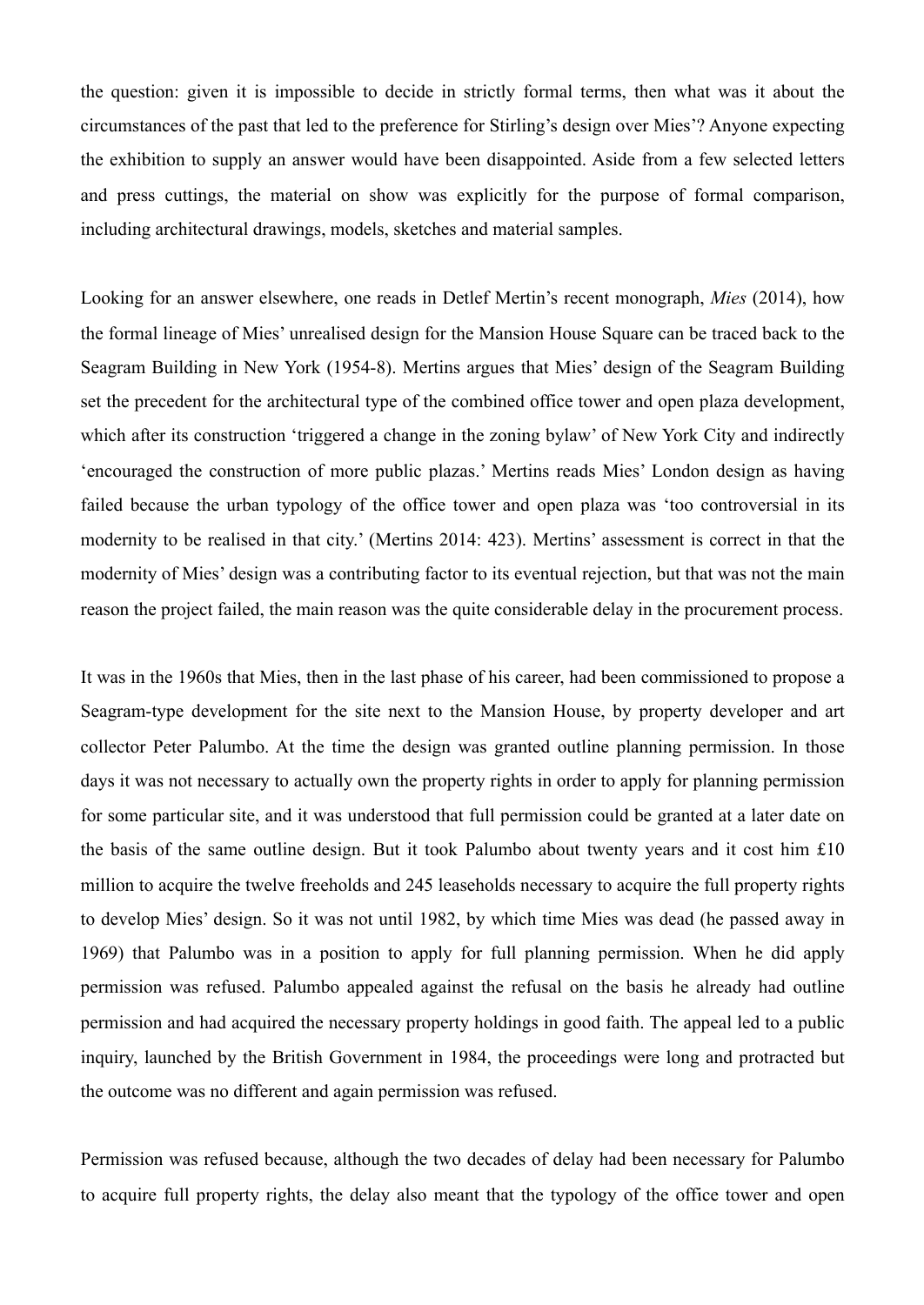plaza was by then perceived to be old-fashioned and out-of-date. The type seemed especially out-ofdate to contemporary conservationists who valued the tight streets, medium rise building blocks and eclectic historicism of the predominantly Victorian and Edwardian building stock. In other words, Mies' design no longer carried the same cultural values as it had done back in the 1960s, when it was greeted with enthusiasm and had no difficulties obtaining the necessary approvals. Furthermore, and perhaps of greater detriment to the success of the project, was the fact of Mies' death. One important factor in the criteria for valuing works of architecture assumes the building is the architect's unique product, the architect is thought to relate to the building rather in the way an artist relates to an artwork, as the original author of the work. In fact we can see this assumption at work in the recent listing of No1 Poultry, where one of the criteria states the building is of architectural and historic importance because it is by James Stirling.

At the time of the 1984 public inquiry, Mies' followers and fans tried to rebuff the authorship-based criticism by arguing it was the design and not its execution that constituted Mies' original contribution, pointing out how, by the time of his death, the design had been fully explored and represented in models and drawings and that Mies had left behind sufficient information for the building team to go ahead with the construction in conformity with his intentions (the team included Mies' office in Chicago, the UK based architects Holford Associates and Peter Carter, author of the popular book *Mies van der Rohe at Work* (Carter 1999)*.* Carter had been the project architect for Mansion House Square under Mies, he eventually moved back to the UK and continued his involvement in the project through his own practice). But this way of arguing only exacerbated matters, making it seem as if the act of posthumous construction would constitute yet another resurrection of Mies, a kind of twin to the one that was currently taking place in Barcelona, where Mies' temporary pavilion of 1929 was undergoing reconstruction. Especially, if not exclusively, those who were not fond of modernist architecture, found the idea of resurrecting Mies at Mansion House unbearable.

One item on display at *Circling the Square* strongly evidenced anti-Miesian sentiment, it was a letter from the 'young fogey' architectural historian, journalist, campaigner and conservationist Gavin Stamp to the then Prime-minister, Margaret Thatcher. In his letter Stamp rudely refers to Mies as a '99-year-old German from another age who is dead' and to his Mansion House Square design as an example of the 'inhuman megalomania of architects,' he concludes by suggesting the site be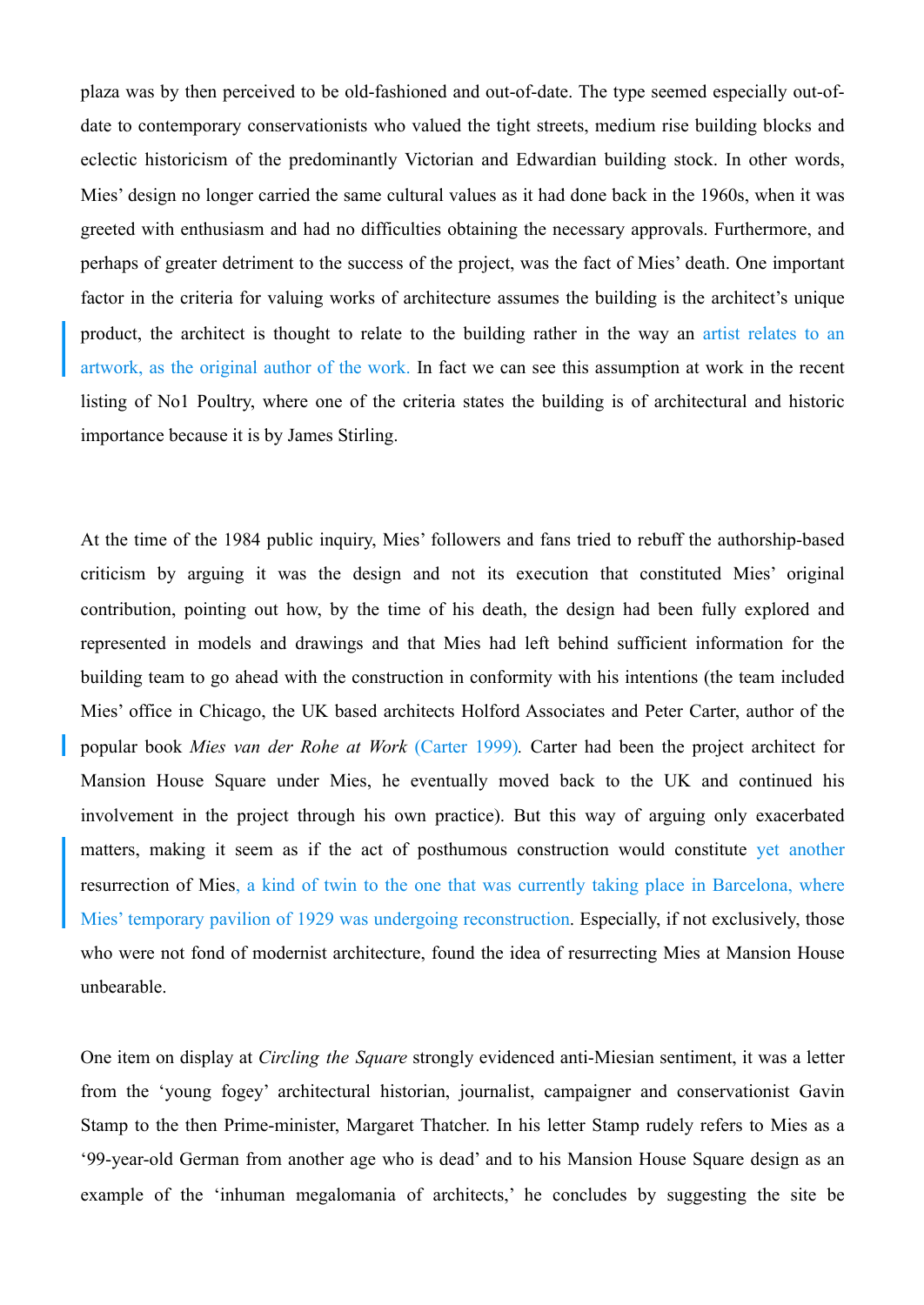developed 'by younger, talented and British architects' (his underlining). There is no reason to suppose that Stamp's letter had any effect on Mrs Thatcher, but she would have been against the idea of the plaza simply because it raised the spectre of mass political protest and rallying at the heart of the capital; and against the tower because she wanted to encourage commercial high-rise development out at the newly designated enterprise zone on the Isle of Dogs in London's Docklands, better known today as Canary Wharf.

*Circling the Square* demonstrated how Palumbo's site was developed according to James Stirling's low-level urban block design in striped shades of pink and buff stonework, with its embedded circular atrium in place of Mies' open plaza, but it did not make it clear that Stirling's design came after the public inquiry of 1984, it was never contemporary with Mies'. The exhibition showed how, effectively and knowingly, Stirling's design reversed the urban figure ground pattern of Mies' prismatic form set in open space. And it mentioned how, at the time of the public inquiry, Stirling's career was on an upward trajectory. In 1984 he had just completed the widely acclaimed Neue Staatsgalerie in Stuttgart, thought to be exemplary of the new postmodern attitudes to form and space in architecture and urbanism that had been emerging in the international architecture culture of the 1970s (Girouard 1998). This building too consists of an interiorised yet open rotunda, with an architectural promenade cutting through a substantial building mass. Like No1 Poultry, the Stuttgart building displays amusing architectural motifs, including fake Cyclopean walls in stripy stonework with garishly coloured handrails. And, stooping to the jingoistic level of Gavin Stamp's letter to Thatcher, it might even be argued the formal resemblances between No1 Poultry and Stuttgart expressed a preference for German rather than British values in architecture. Be that as it may, in the mid 1980s Stirling could rely on the success of his Stuttgart project to persuade the City authorities and arbiters of taste that his design for No1 Poultry was sufficiently fashionable and up-to-date to merit construction.

Today it seems incredible that London almost had a building by Mies at its centre! It was only because of the historical contingencies, unfolding across time, in which both architects and their projects were immersed, including the economics of property development and the human desire for novelty that The City ended up with a Stirling and not a Mies, a circular hole to pass-on-through rather than an open plaza. *Circling the Square* is to be commended for having staged the two projects so nicely for contemporary public viewing, the weakness was in the way it understated the projects' temporal relations. The fact that reality momentarily manifests some condition X and not Y is a crucial aspect